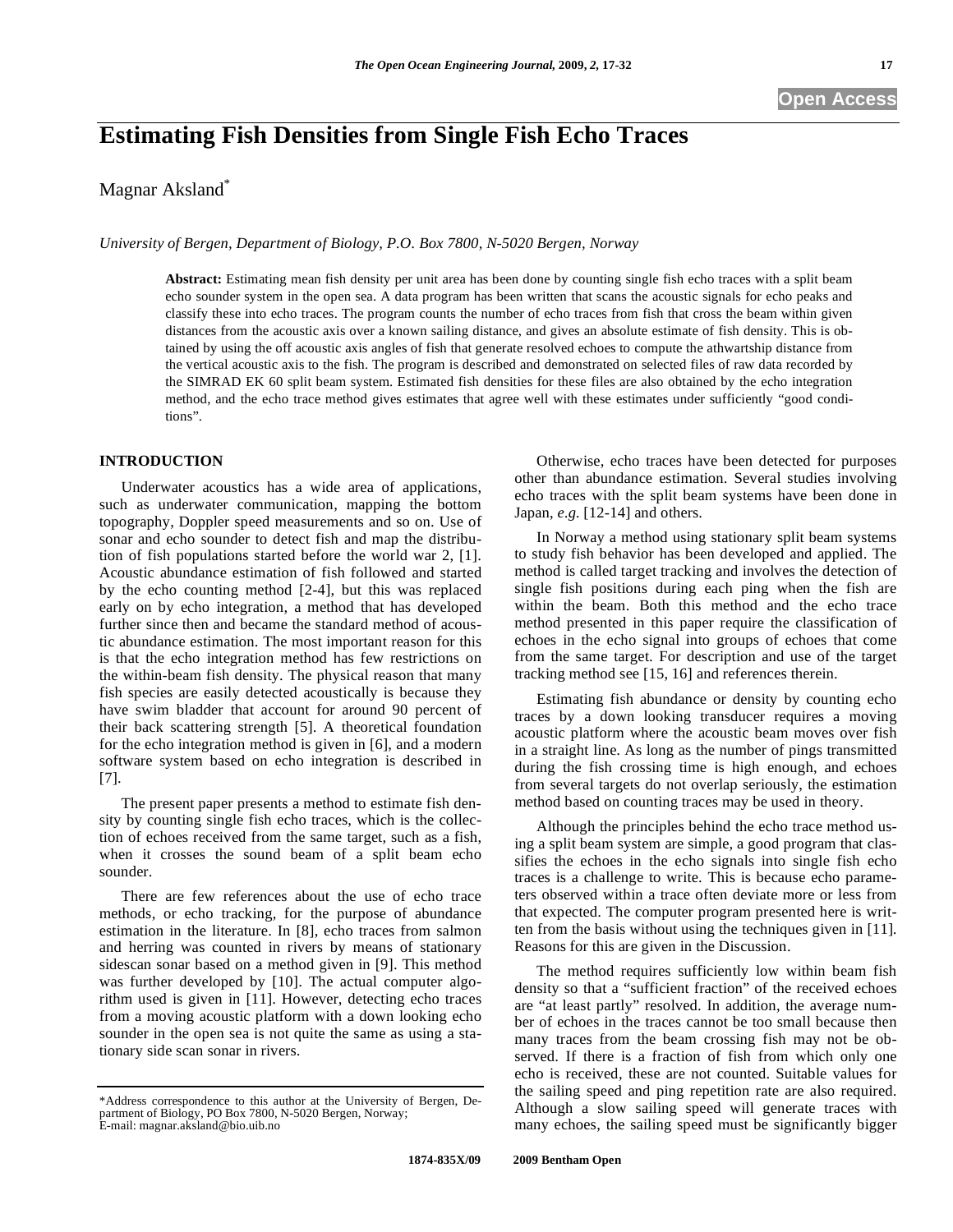than the swimming speeds of the detected fish to avoid the formation of many traces that are fractions of long traces. This happens if the echo parameters from a target change too much relative to that expected from a stationary target.

The purpose of this study was to try the echo trace estimation method in practice and find out more about conditions for successful use.

#### **MATERIAL AND METHODS**

Egil Ona at the Institute of Marine Research (IMR), Bergen, Norway, provided the files of acoustic raw data used to develop this method. These files were recorded on cod and contain a large fraction of resolved echoes.

Recordings from a complete acoustic survey in Lofoten, Northern Norway, were available. The survey was performed in March/April 2004 with the new R/V G. O. Sars. During the survey modern scientific echo sounders operated simultaneously at the five frequencies 18, 38, 70, 120 and 200 kHz, all with split beam transducers mounted close together. All beams were near circular symmetric. The half power beam width was 10.7 degrees for 18 kHz and close to 7 degrees for the other frequencies. All echo sounders used the same pulse length of 1 ms, and the rectified and smoothed echo signal was sampled each 0.256 ms giving roughly 4-6 samples over one echo pulse. The working principles for the split beam echo sounder system are given by [17].

#### **Principles for a Trace Program**

The program described below is written in standard C, and works with 40 logR TVG (Time Varied Gain) digital echo signals. A flow chart of the program is given in Appendix A.

Detection of echo peaks in the trace program is simple. If there is a value in the digitized echo signal where both neighbor values are smaller, the biggest value is taken to be the peak value of a possible echo. This is then subject to tests and calculations for being a candidate echo in a trace. The reason for using a simple test to detect possible echo peaks is to avoid losing too many echoes in the first place.

To avoid echoes with very imprecise parameters, echoes to be used must come from a target that is not too far out in the beam, and the beam-compensated peak value should exceed a threshold that must be set by the user. No test is done on echo shape. This means that partly overlapping echoes as well as echoes that partly overlap with the bottom echo are used as possible trace candidates if their peaks appear as local maximums in the echo signal.

The echo parameters Ping number, Echo depth, Alongship angle and Athwartship angle are used to test whether an accepted echo belongs to some unfinished echo trace. In addition to these parameters, the program also computes measures of the stability of the alongship and athwartship angles. These parameters depends on the variation of the values of the phase angles within one echo, and express something about how accurately the off axis angles of an echo are measured by the split beam system. They are used during the computation of weighted average values. The program uses several average values over the echoes of a trace, and these are computed by using higher weights for echoes with precise parameters than the weights of echoes with imprecise parameters.

To decide which of the echoes in a new ping that belong to which of the unfinished traces, the echo parameters of each new echo are compared with the expected echo parameters of the next echo in each trace. These expected parameter values are computed from the parameters of the echoes already in the trace, the sailing speed of the ship, as well as the transmit time of the ping where the candidate echo is found. For each new accepted candidate echo, a "distance" from the expected parameters of the next echo is computed for every unfinished trace. This distance is simply a linear function of the absolute deviations between the expected echo parameters and the observed parameters of a new echo.

A new echo is taken to belong to it's closest trace if the distance to this trace is less than a given value, and if the deviations of each single parameter are also less than particular given values. This trace is updated with the new echo if the distance test is passed. If the distance test for a given new echo fails, or if there are no traces containing echoes, the echo is accepted as the first echo of a new trace provided that the corresponding target is not too far behind in the beam.

Setting of proper values for the maximum distance to a trace as well as the maximum values for each parameter deviation are important for the program to work satisfactorily. It was necessary to run the program with different values of these variables to find favorable values.

It may happen that more than one echo in the next ping has the same trace as the closest. In that case the echo with the closest distance is taken as the next echo in the trace. The next closest echo is then checked against the other unfinished traces, and if it is the closest echo to another trace, it is taken as the next echo there instead of the echo that was computed as the closest in the first instance.

All unfinished traces are tested for being finished before each new ping, that is, if the difference between the present ping number and the ping number of the last echo in the trace exceeds a given value. As soon as a trace is finished, the weighted average depth and athwartship angle of the target generating the trace are computed. These values are then used to compute the athwartship distance between the target and the vertical acoustic axis. The purpose is to be able to count the number of traces, or targets, within different athwartship distances to the acoustic axis. The weighted average echo amplitude over the trace echoes is also computed.

Selected echo parameters of the echoes in an echo trace are shown graphically in Fig. (**1**). As this method will work with any chosen level of the digitized echo signal, the axis for Echo amplitude has no numeric labels.

The sailing speed was 6.8 m/s, and the variations in the echo parameter values are likely to be caused by movements of the target.

The echo parameters of each echo in two selected traces are shown in Appendix B.

#### **Expected Parameter Values for the Next Echo in a Trace**

The depths of the echoes in a trace should ideally be constant, but in practice there is always some variation. The ab-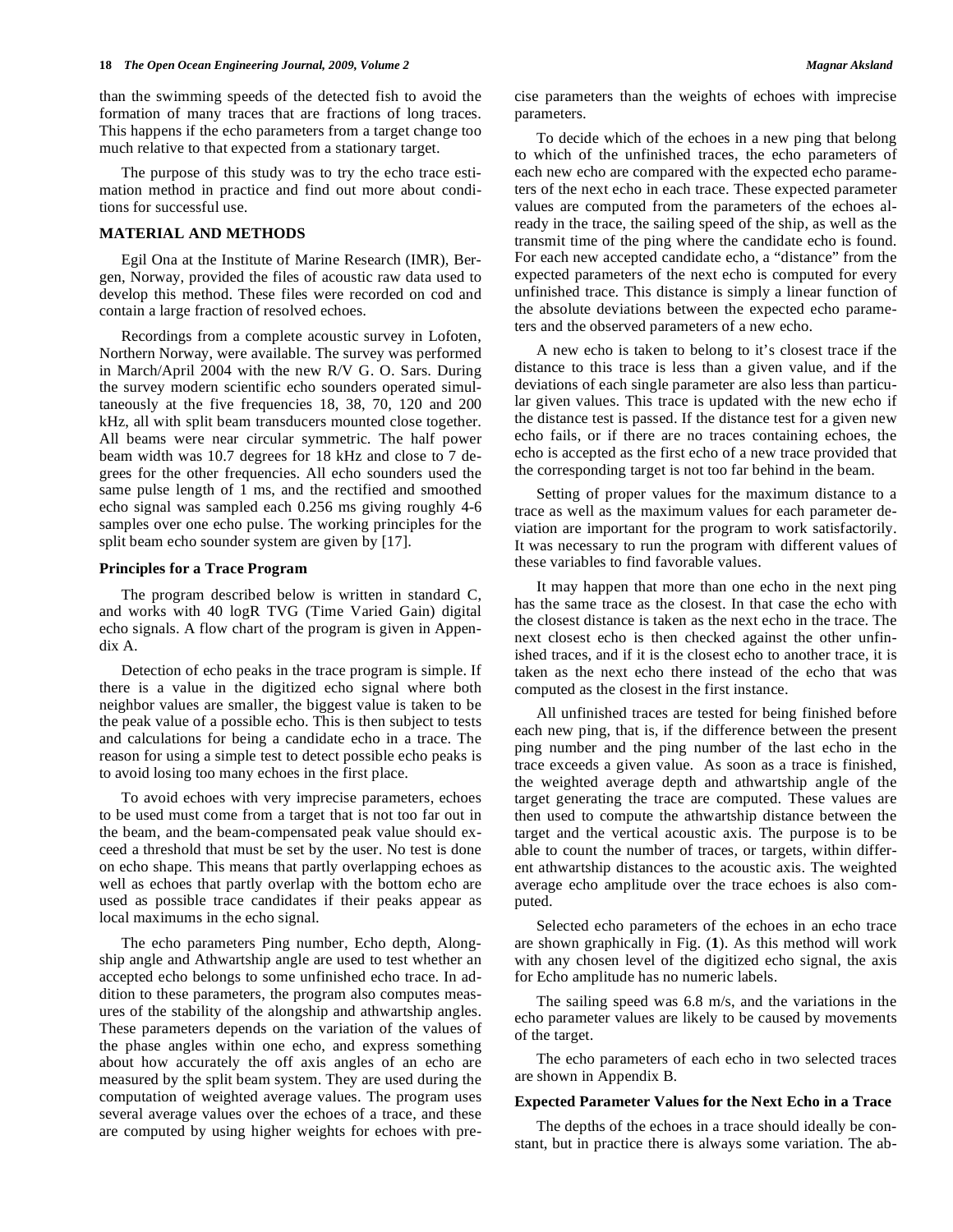

**Fig. (1).** Echo depth and absolute beam compensated echo amplitude (**a**), alongship and athwartship angles (**b**), as functions of the ping numbers of a long echo trace containing 20 echoes.

solute echo peak amplitudes show big variations in accordance with the long known scattering properties of fish [18], as well as biases caused by overlapping echoes and errors in the beam compensations.

If the acoustic platform is moving along a horizontal straight line, as is normal in acoustic surveys, the alongship angle of a fish will start with a positive value and decrease for each ping, ending the trace with negative values (behind the beam).

The athwartship angles are, on the contrary, independent of the forward movement and should ideally be constant for the echoes in a trace from a stationary target.

However, all parameters show variations that deviate from their ideal values. Movement of the fish that generates the trace may cause variations in echo depth and angles. Uncompensated heave, pitch and roll movements of the acoustic platform are another cause. The program described here compensates for unwanted platform movements when values for the platform's heave, pitch and roll are contained in the acoustic data. After beam compensation of the echo intensity the echo parameters are transformed to a fixed spherical reference system without variations in heave, pitch and roll by subtracting these values from the corresponding detected depths, alongship and athwartship angles of the echoes.

The detection of the off axis angles of an echo may be subject to errors, in particular when these angles are big, and when echoes overlap. Errors in the off axis angles will also lead to errors in the beam compensation of the echo peak values, thus producing biased target strength values.

In the light of these properties the expected values of the parameters of the next echo in a trace are based on particular average values of the parameters of echoes already in the trace. The weight function

$$
w = \left(1 + \theta_r^2 + \Delta a_l + \Delta a_l\right)^{-1} \tag{1}
$$

is used in different ways for each echo parameter, where  $\theta_r$ is the beam width relative angle between the acoustic axis and the direction between the transducer and the scattering fish, and  $\Delta a_l$  and  $\Delta a_t$  are the instability indices of the alongship and athwartship angles of the echo.

The angle instability indexes used here are simply the average absolute deviation from the mean of the three most even successive angle values in the echo signal containing the site of the echo peak. There are exactly three different sets of three successive angle values that contain the site of the peak. In general, the number of successive angles used should be a constant fraction of the number of signal sample values over one pulse length.

The angle  $\theta_r$  is defined relative to the half power opening angle of the transducer beam, and should be specified so that  $\theta$ <sub>r</sub> only contributes significantly in (1) at angles in the outer region of the beam where errors in observation angles are significant. So far, a constant of proportion making  $\theta_r$ equal to one when the associated absolute angle  $\theta$  is equal to  $\sqrt{2}$  times the half power beam width, has been used. The small angle approximation

$$
\theta \approx \sqrt{a_l^2 + a_l^2}
$$

is used in computations. This works well with the narrow beams normally used in acoustic surveys.

The expected depth of the next echo is computed as a weighted average depth of the echoes already in the trace. Although the weight function (1) may not be the most appropriate for the echo depths, these depths are computed by  $z = r \cos \theta$ , where *r* is range and *z* is depth. The depth therefore depends on the detection angle but will be rather insensitive to errors in this angle.

But as some drift in the echo depths is often observed within traces, the weights are also made dependent on the echo number within the trace. The echo number of an echo is equal to one more than the difference between the ping numbers of that echo and the first echo in the trace. For each new trace echo, the weight (1) is multiplied by a factor raised to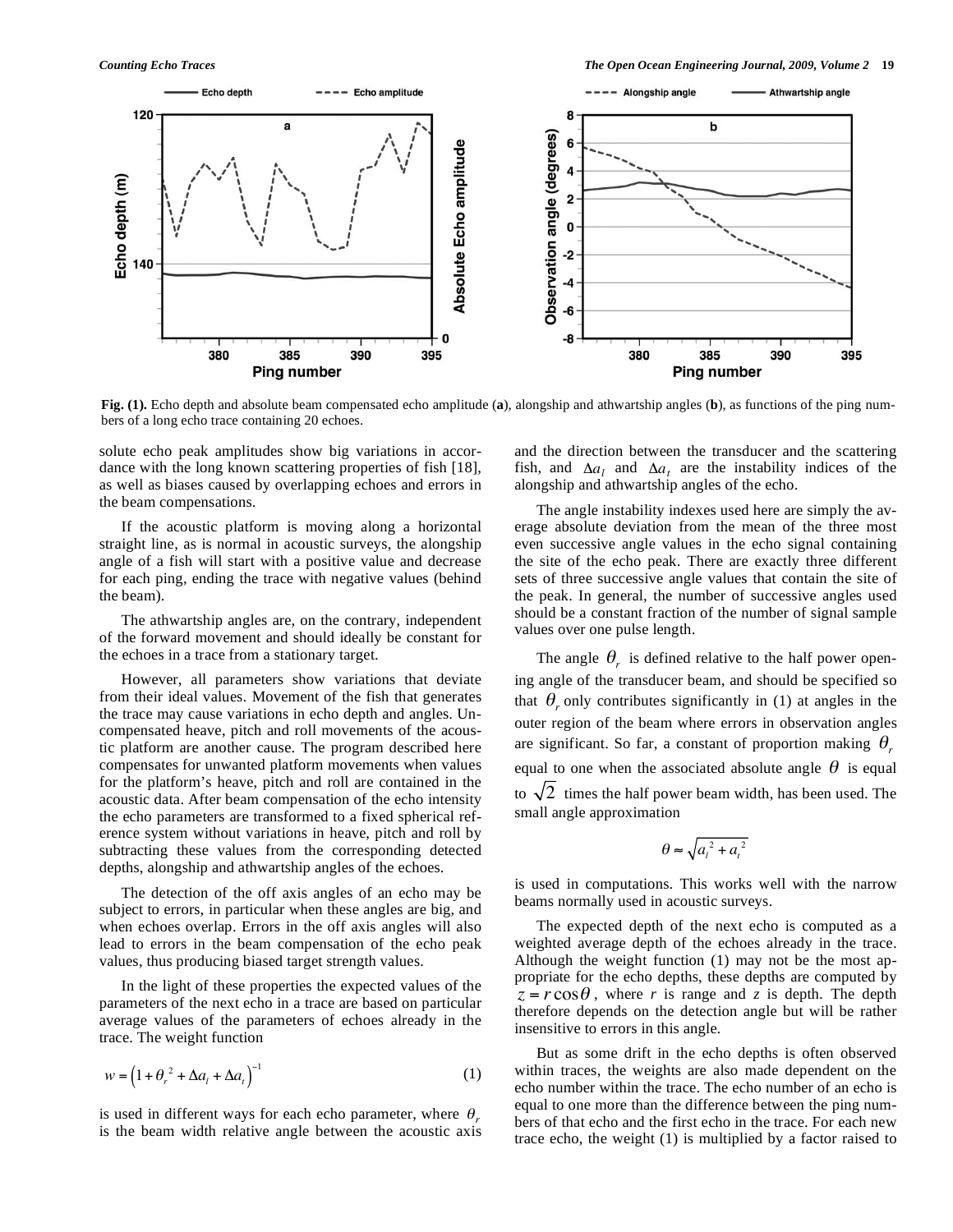the power of the echo number, thus reducing the relative weights of the first echoes considerably. Factor values around 1.5 have been used.

The expected beam compensated echo amplitude of the next echo is computed as a weighted average over the echoes in the trace using (1), without multiplication with factors that reduce the weights of the first echoes.

A simple model for the expected alongship angle of the next echo in a trace may be given by the alongship angle of the last echo plus the expected change  $\Delta a_i$  in the alongship angle over the time period between the last and the next echo in the trace. The following relation is obtained from geometrical considerations.

$$
\Delta a_l \approx \sin(\Delta a_l) = v_s \Delta t / z, \qquad (2)
$$

where  $v<sub>s</sub>$  is the sailing speed,  $\Delta t$  is the time between the next and the last echo and *z* is the depth of the corresponding target. The approximation is good for small values of  $\Delta a_l$ , and is used in the program. This model assumes that the target has a constant position during the observation time of the trace. Since fish are able to move, and also because angles observed by the split beam system may be subject to errors, a modified version of the above is used on traces with more than one echo. This is based on a weighted linear regression of the alongship angle for the existing echoes against the transmit time associated with each echo.

The weight function (1) multiplied with factors giving low weight to the first echoes, as for the echo depth, is used in the regression. This regression is first used to predict the average, or expected, alongship angle at the time of the last echo already in the trace. An alongship angle slope with respect to time between the times of the last and the next echo is then computed. This slope is a special weighted average of the slope of the regression and the corresponding slope  $v<sub>s</sub>/z$  given by (2) above. The slope is given by

$$
s = \frac{m s_T + (n-1) s_R}{m+n-1},
$$
\n(3)

where *m* is a user specified parameter, *n* is the present number of echoes in the trace,  $s_T$  is the theoretical slope  $v_s/z$ and  $S_R$  is the slope from the regression. For traces with only one echo, the slope (3) is equal to the theoretical slope (no regression slope exists), while the regression slope has an increasing influence on (3) when the number of echoes in the trace increases. The idea behind this is that the first echoes in a trace may give the wrong slope. Fig. (**2**) shows the variations in  $S_T$  and  $S_R$  as a function of the present number of echoes in the traces from a selected run.

Fig. (**2**) shows that the regression slope is very variable for traces containing few echoes. This variation is likely to be caused by errors in the alongship angle. Most traces start with echoes from targets far out in the beam where errors in the detection angles are normal. The presence of partly overlapping echoes may also cause significant errors in the detec-



**Fig. (2).** Variations in the theoretical (grey) and regression (black) slopes for the alongship angle per unit time over targets at different present number of echoes in the traces.

tion angles. When there are several echoes in the trace, these errors tend to average down, and differences between  $S_T$ and  $S_R$  are more likely caused by movements of the targets.

The expected alongship angle of the next echo of a trace is computed when a candidate for the next echo is observed, from a particular alongship angle value at the time of the last echo, the slope (3) and the time between the last and the next echo. The above mentioned alongship angle has a value between the observed and regressed alongship angle at the time of the last echo.

Finally, the expected athwartship angle of the next echo is computed in a similar way as for the expected echo depth, although another factor for computing higher weights for the last echoes may be used.

#### **Choosing the Next Echo in Unfinished Traces**

There are professional methods to determine which echoes that come from the same target. These methods are also applied in radar technology in addition to the field of underwater acoustics. The methods make use of Kalman filters and are described in [19]. However, although [19] is a comprehensive book, it is not easy to find appropate techniques there. Therefor, the present method does not make use of [19]. It is easier to use the experience with the echo and angle signals in the available files of raw data to write basic code for an independent method that is likely to be faster and easier to develop further than the professional method. The present method may be described as follows:

As soon as a new candidate echo is accepted, a deviation value between each echo parameter and the corresponding expected parameter for the next echo in each unfinished trace are computed, as well as a distance value given as a linear combination of the parameter deviations.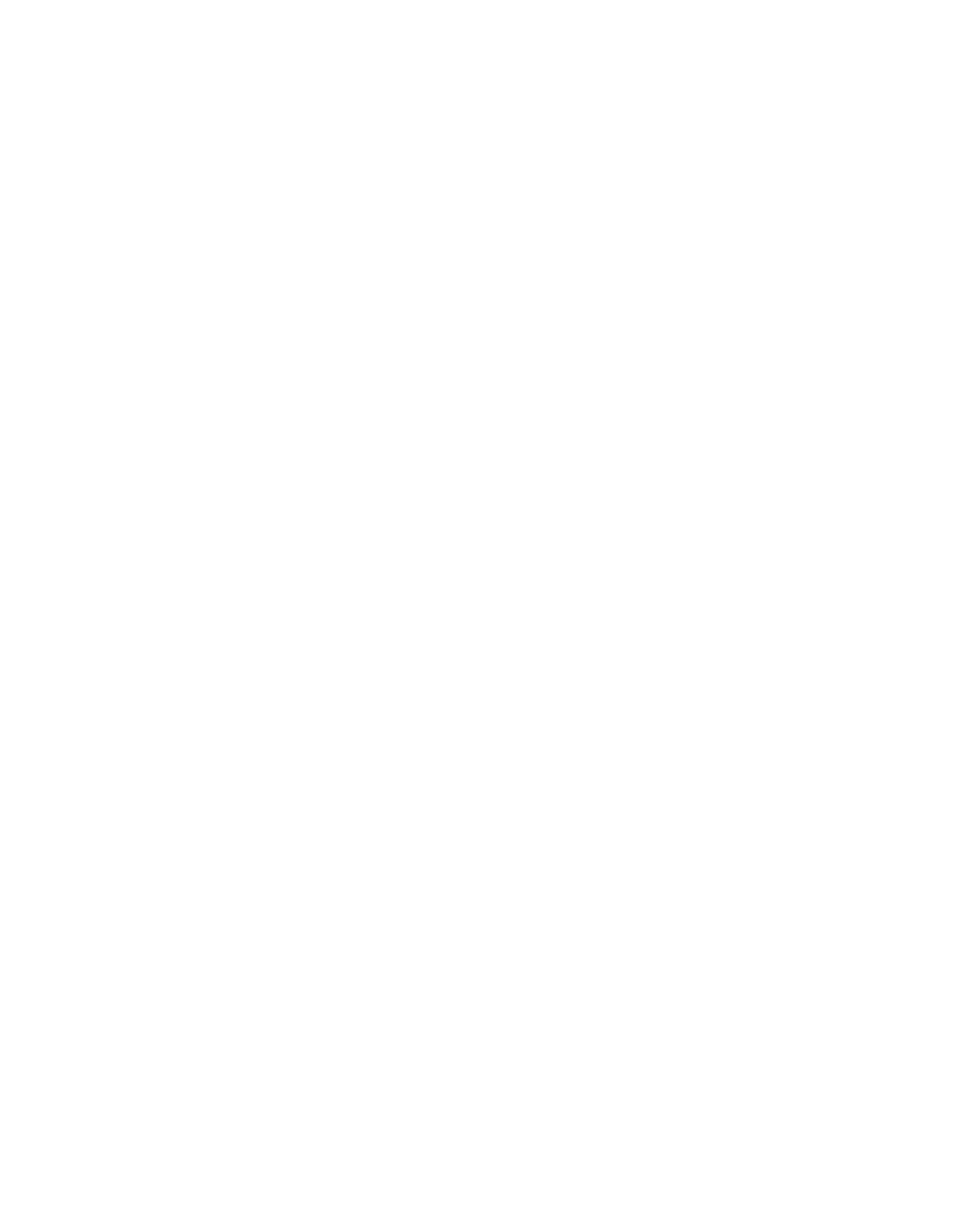### **DISCUSSION**

The split beam echo trace method is built on simple principles but has restrictions on the within-beam fish density. To decide whether the method is likely to work well on a recording, assessment of echograms is necessary. With the common split beam systems on research vessels with hullmounted transducers, many dense recordings of fish at some depth are unsuitable for the method. However, if use of acoustic platforms on remotely operated underwater vehicles becomes more common, the range of observation can be chosen. This is also the case for acoustic platforms on towed underwater bodies. For such systems the echo trace method may be used for most recordings.

The echo trace program described here has been developed over some time, and has been upgraded several times. Although Xie (see [11]) has developed an algorithm that sorts the echoes into fish traces, there are several reasons for not using his ideas here. Xie has not implemented a technique to filter away traces from smaller fish and plankton. Instead he uses a fixed echo peak voltage threshold as well as an echo width test to select candidate echoes. The fact that he does not use partly overlapping echoes is one reason why his method does not work under as high fish density as the method presented here. Although the present method is still a prototype, the present level of the program shows that this method is promising. In contrast to the echo integration method, the echo trace method does not require knowledge of fish target strength. Target strength obtained "in situ" is, however, used for trace echoes in this paper, but other signal levels giving values that are proportional to target strength may be used as well.

It is concluded both in [11] and [14] that a good signal to noise ratio is required to analyze echo traces with a split beam system. However, not all echoes in a trace need to be observed in this application. It is sufficient that a trace represents one fish at a reasonably accurate athwartship distance. Also, all fish within some range of athwartship distances have to be observed by several trace echoes.

For the selected files, the trace program has given estimates that are consistent with the echo integration estimates. Many other files have also been tried, but most of these contain a mixture of different species including plankton that made it difficult to choose corresponding threshold values for echo integration and trace estimation. Some had also schools and patches that were too dense to generate trace echoes, and some had too much variation in the sailing speed.

For the chosen files, there were no difficult overlaps in the echo-amplitudes of the big and small individuals.

Use of the distance function (see Fig. **4d**) is better than counting the number of traces within some fixed athwartship distance. It was apparent that the echo sounder usually did not "see" echoes equally far on either side of the two athwartship sides of the vertical acoustic axis. The method of fitting a straight line to the "linear" part of the distance function is independent of this phenomenon, which may be caused by different strengths and directions of side wind. The subjective fitting of a straight line to the distance function seems to work well in most cases. An automatic, more objective, line-fitting routine may be developed, but this was not given priority here.

#### **Sources of Bias**

There are several potential sources of bias with the echo trace method. If the test for accepting a new echo to a trace is too strict, some traces may be divided into two or more shorter traces, thus causing overestimation of fish density. If the test is too open, echoes not belonging to the trace may be accepted. However, alien echoes in traces will not cause any bias unless they change the number of counted traces.

There is always a chance that two echoes from different sources, such as a plankton patch or overlapping echoes from other smaller organisms, may be accepted by chance to be the first two echoes in a new trace. Therefore, it is likely that a fraction of false two-echo traces will be generated, as well as a considerably smaller fraction of false three-echo traces. Another way in which additional short traces may be generated is when the first couple of echoes in a trace have similar big errors in echo parameter values while the following echoes have accurate parameter values. Then the trace of the first echoes may be ended as a short trace. It is evident from the distribution of trace lengths that extra short traces may form, in particular when there are many overlapping echoes.

Fig. (**9**) is from a recording that shows a mixture of big fish with smaller fish and plankton, as seen from the distribution of integrated single echoes. This recording has generated many false short traces. The sailing speed was between 1.4 and 2.4 m per second.

When trace lengths of more than 10 echoes are observed, there are normally very few real traces spanning over only two or three successive ping numbers. The trace length distributions in Fig. (**9**) are thus a strong indication of overestimated number of short traces. It can be seen from the difference between the two lower distributions that short traces in number of echoes are distributed over different trace lengths in number of pings. These distributions would have been identical if the echoes in all ping numbers of a trace had been detected.

It can be seen that a few very long traces have been observed. By inspecting the average change in alongship angle per ping, these traces can only have been made by fish that were swimming in the same direction as the acoustic platform during the slowest sailing speed. Trace length patterns with long, thin right-hand tails are often observed when the sailing speed is moderate. Then the fish movements may affect the trace length distribution considerably. The fact that fish are attracted to slow-moving ships and tend to actively stay under the ship has been reported in [22].

If a false echo peak is accepted as the first echo in a new trace, the program will, as long as the next echo has not been found, test whether echoes in the following five pings satisfy the requirement for the next echo. Therefore, false two-echo traces may span up to 6 ping numbers. False traces containing more than two echoes may span even bigger ranges of ping numbers.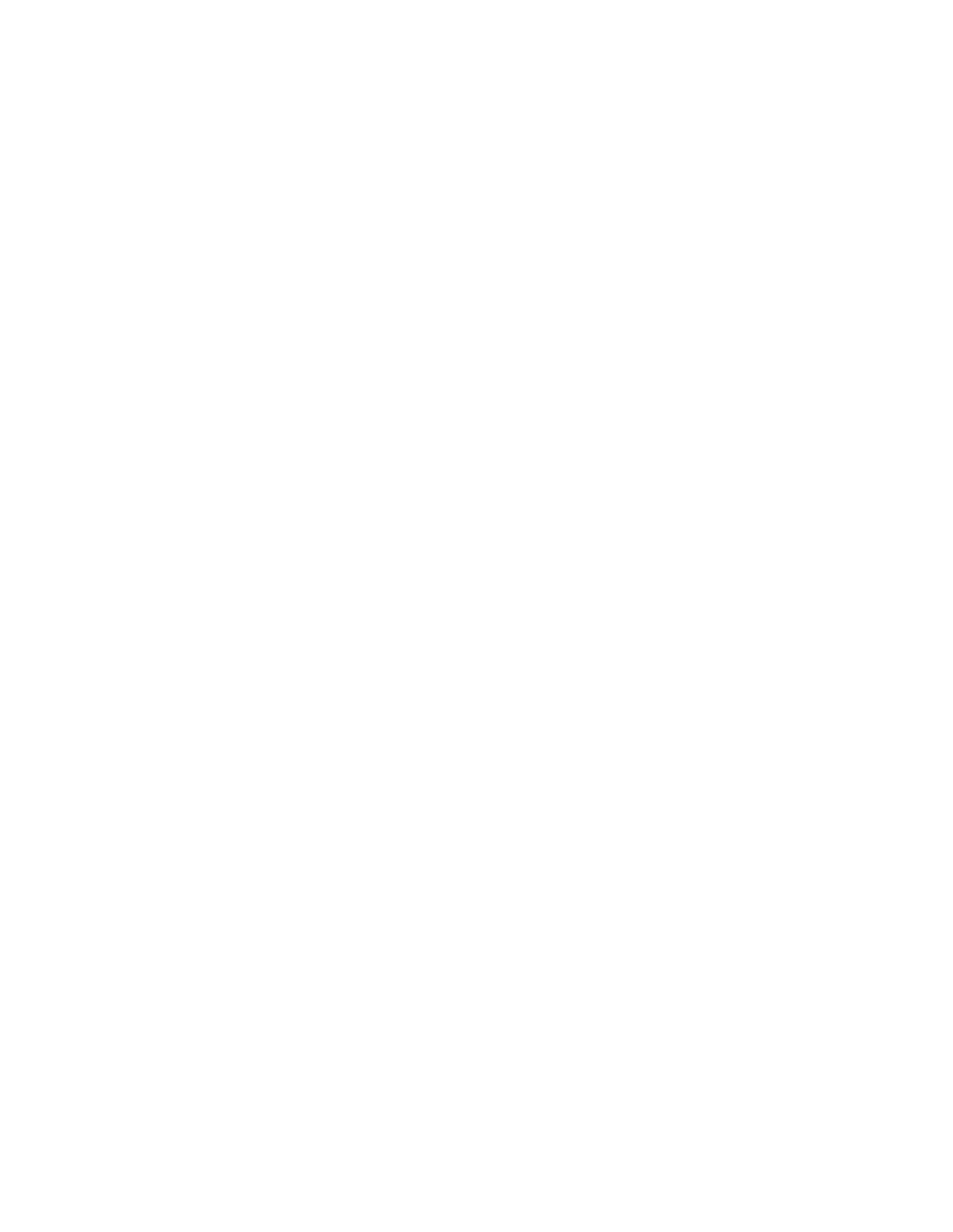than strong single echoes are lost when the fish density is high. The conversion factor between integrator value and fish density will then be too big, causing fish density to be underestimated. The degree of this effect here is not clear, but if present, the trace estimate is also too small caused by too high within beam fish density.

#### **Likely Problems with Noise**

The applications in this paper were obtained under a rather good signal to noise ratio. During a worse noise level, e.g. during application on deeper recordings, the first problem will be big errors in the detected off axis angles. When this happens many traces may split into shorter traces, and at even higher noise levels many traces are not observed at all. Although a few of the available files of raw data contained recordings at depths down to 400-500 m, this was not enough to study the behavior of the echo trace program at different critical noise levels.

If the trace program is to be used with higher noise level, it may work better on low fish density if the maximal distances between the echo parameters of a new echo and the expected parameters of the next echo are bigger. When the errors in the off axis angles are big, valid traces may then be formed without splitting traces. This is an argument for having these distance values as input parameters to the program. It would be an easy update.

#### **Further Development**

Further development of the trace program will be necessary for different reasons. Reduction of known defects is obvious, but adaptation to future and hopefully better versions of the split beam echo sounder system is also necessary. The present program reads the echo signals sequentially without going back to any previous ping.

An alternative way to build traces would be to start with strong echoes more centrally in the beam and search for accompanying trace echoes in pings both backward and forward in time. This has not been tried here, but it may be a way to build traces without many extra short traces.

#### **CONCLUSIONS**

Estimates of fish density are obtained by software that counts echo traces. Most of these are consistent with corresponding estimates obtained by echo integration.

The trace method is often encumbered with overestimated numbers of short traces, in particular two echo traces. To get rid of these false traces, counting of traces with 3 or more, or 4 or more, echoes is recommended.

When the trace lengths are small, usually when all traces contain less than 10 echoes, the trace method tends to underestimate fish density.

Advantages with the trace method are that it represents a method by which echo integration estimates may be compared, that it can be used on species with unknown Target Strengths and that it can be used without calibrated echo sounders, although with approximately known beam functions.

At present, it is not found any situation where the trace method is definitely better than the echo integration method. However, such situations may be found in the future.

# **ACKNOWLEDGEMENTS**

I want to thank Egil Ona, Institute of Marine Research (IMR), Bergen, Norway, for providing the files of acoustic raw data used to develop this method.

### **APPENDIX A**

#### **A Flow Chart and Some Technical Information About the Program**

The program is structured in terms of four main subroutines. "ReadPing" reads the next ping, computes the echo signal data with both 40 and 20 logR TVG and computes the associated phase angle data.

"ScanPing" scans the echo signal for echo peaks and test whether the associated echoes belong to some unfinished traces, or are the first echo of a new trace.

"PutTrace" updates each unfinished trace with new echoes from the last ping, and create new traces with a first echo if necessary.

"EndTrace" test each existing trace structure for being finished. For traces that satisfy the condition for being finished the routine computes average trace parameters such as the echo depth, the echo amplitude, the athwartship angle and the athwartship distance between the vertical acoustic axis and the target.

A simple Flow Chart describing the trace program is shown in Fig. (**10**).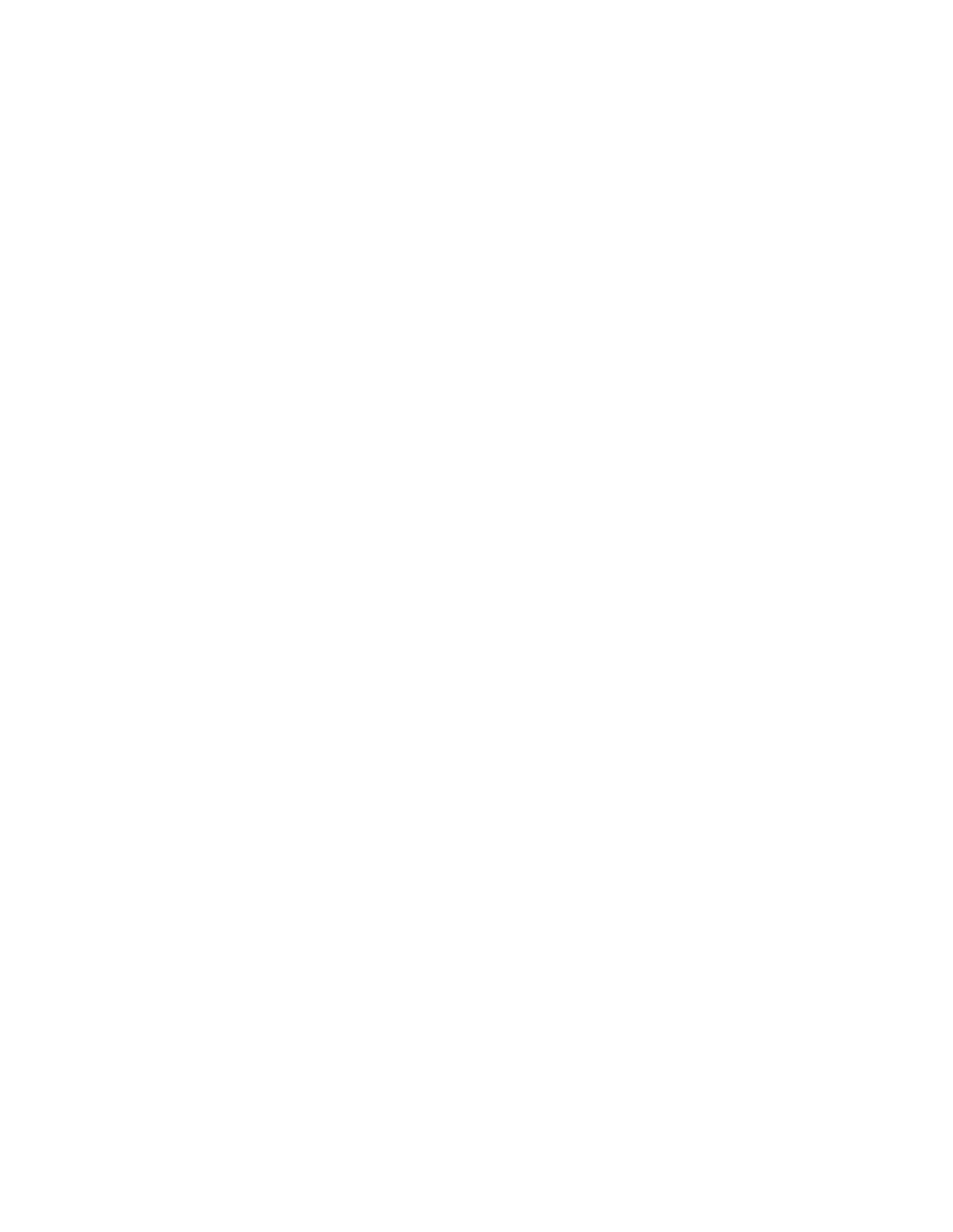# **APPENDIX B**

# **Example of traces with Echo Parameters Generated by the Trace Program**

A section of a file containing the echo parameters within each trace is shown in Table **2**.

# **Table 2. The Parameters of Two Echo Traces. The Echo Amplitudes are Here Expressed in Some Absolute Unit Giving High Values.**

The Unit  $\propto v^2$  Means Proportional to Peak Voltage Squared. Beam Compensation is Without Dimension.

**Trace 1** Mean athwartship angle: -3.4576 Distance from acoustic axis: -4.1864 Mean echo amplitude: 120808 Number of echoes: 18

| Ping<br><b>Number</b> | Echo<br>Depth<br>$\mathbf m$ | <b>Bottom</b><br>Depth<br>m | Echo<br>Ampl.<br>$\propto v^2$ | <b>Beam</b><br>comp. | Alongship<br>Angle<br><b>Degrees</b> | <b>Instability</b><br><b>Index</b><br><b>Degrees</b> | Athwartship<br>Angle<br><b>Degrees</b> | <b>Instability</b><br><b>Index</b><br><b>Degrees</b> | <b>Speed</b><br>m/s |
|-----------------------|------------------------------|-----------------------------|--------------------------------|----------------------|--------------------------------------|------------------------------------------------------|----------------------------------------|------------------------------------------------------|---------------------|
| 3060                  | 69.69                        | 77.33                       | 20812                          | 81.82                | 6.0                                  | 0.45                                                 | $-3.2$                                 | 1.18                                                 | 3.35                |
| 3061                  | 69.50                        | 77.52                       | 41706                          | 81.82                | 5.7                                  | 0.17                                                 | $-3.7$                                 | 0.13                                                 | 3.34                |
| 3062                  | 69.59                        | 77.52                       | 110840                         | 81.82                | 5.4                                  | 0.04                                                 | $-3.0$                                 | 0.00                                                 | 3.33                |
| 3063                  | 69.41                        | 77.52                       | 136057                         | 81.82                | 5.1                                  | 0.06                                                 | $-3.3$                                 | 0.04                                                 | 3.33                |
| 3064                  | 69.46                        | 77.52                       | 275079                         | 81.82                | 4.6                                  | 0.04                                                 | $-3.4$                                 | 0.04                                                 | 3.33                |
| 3065                  | 69.53                        | 77.52                       | 180754                         | 19.74                | 3.9                                  | 0.06                                                 | $-3.4$                                 | 0.04                                                 | 3.33                |
| 3066                  | 69.39                        | 77.71                       | 87803                          | 11.26                | 3.4                                  | 0.09                                                 | $-3.2$                                 | 0.00                                                 | 3.33                |
| 3067                  | 69.41                        | 77.90                       | 74637                          | 11.26                | 3.1                                  | 0.06                                                 | $-3.3$                                 | 0.04                                                 | 3.33                |
| 3068                  | 69.44                        | 77.71                       | 109729                         | 6.94                 | 2.4                                  | 0.04                                                 | $-3.4$                                 | 0.04                                                 | 3.33                |
| 3069                  | 69.28                        | 77.71                       | 79481                          | 4.58                 | 2.0                                  | 0.06                                                 | $-3.3$                                 | 0.04                                                 | 3.33                |
| 3070                  | 69.28                        | 77.90                       | 146164                         | 4.58                 | 1.5                                  | 0.04                                                 | $-3.5$                                 | 0.00                                                 | 3.33                |
| 3071                  | 69.29                        | 77.90                       | 131873                         | 4.58                 | 0.9                                  | 0.00                                                 | $-3.5$                                 | 0.00                                                 | 3.33                |
| 3072                  | 69.30                        | 78.09                       | 91814                          | 3.20                 | 0.6                                  | 0.04                                                 | $-3.4$                                 | 0.00                                                 | 3.33                |
| 3073                  | 69.12                        | 78.09                       | 83215                          | 3.20                 | 0.1                                  | 0.06                                                 | $-3.4$                                 | 0.04                                                 | 3.33                |
| 3074                  | 69.09                        | 77.90                       | 148027                         | 4.58                 | $-0.5$                               | 0.04                                                 | $-3.7$                                 | 0.00                                                 | 3.33                |
| 3075                  | 69.04                        | 78.09                       | 203087                         | 6.94                 | $-1.2$                               | 0.00                                                 | $-4.2$                                 | 0.00                                                 | 3.33                |
| 3076                  | 69.08                        | 78.09                       | 82257                          | 4.58                 | $-1.3$                               | 0.04                                                 | $-3.7$                                 | 0.00                                                 | 3.33                |
| 3077                  | 68.91                        | 78.09                       | 51585                          | 4.58                 | $-1.5$                               | 0.09                                                 | $-3.4$                                 | 0.21                                                 | 3.33                |